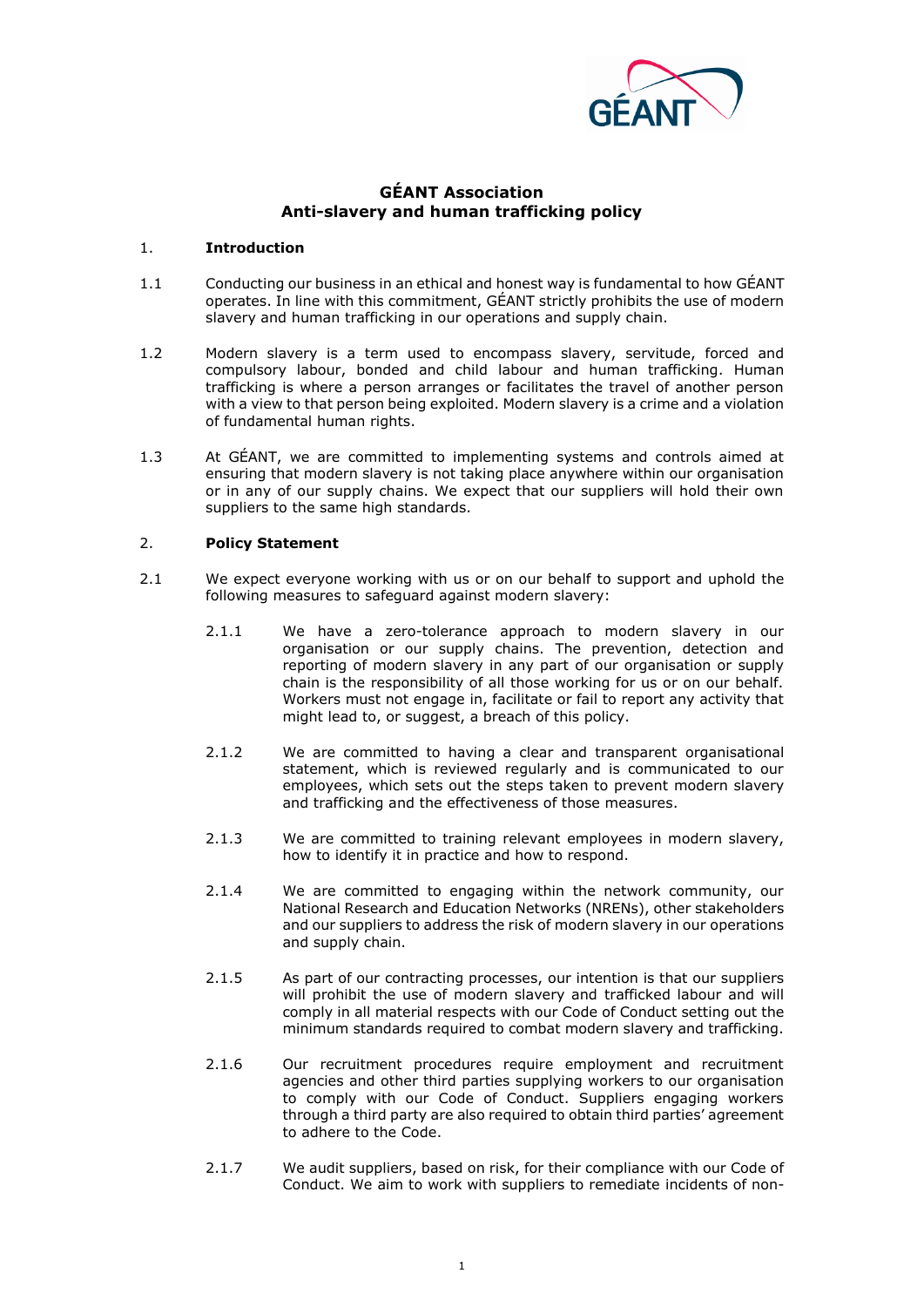

compliance and may terminate the relationship in response to gross, persistent or deliberate failures.

### 3. **Policy Application**

- 3.1 This policy applies to all persons working for us or on our behalf in any capacity, including employees at all levels, directors, officers, agency workers, seconded workers, volunteers, interns, agents, contractors, suppliers, external consultants, third-party representatives and business partners.
- 3.2 This policy does not form part of any employee's contract of employment and we may amend it at any time.
- 3.3 Workers must ensure that they read, understand and comply with this policy.

#### 4. **Responsibility for the policy**

- 4.1 The Board of Directors has approved this policy, is committed to making available sufficient resources for its implementation and has overall responsibility for ensuring compliance.
- 4.2 The Chief Financial Officer has primary and day-to-day responsibility for implementing this policy, monitoring its use and effectiveness, dealing with any queries about this policy, and auditing internal control systems and procedures to ensure they are effective in countering modern slavery.
- 4.3 Management at all levels are responsible for ensuring those reporting to them understand and comply with this policy and are given adequate and regular training on it and the issue of modern slavery in supply chains.
- 4.4 You are invited to comment on this policy and suggest ways in which it might be improved. Comments, suggestions and queries are encouraged and should be addressed to the Chief Financial Officer.

## 5. **Reporting Modern Slavery**

- 5.1 If any employee, or anyone working for GÉANT under any other type of contract has any reason to believe that modern slavery of any form may exist within our organisation or our supply chain or may occur in the future or have any concerns or suspicions relating to compliance with this policy, they must bring this to our attention in one of the ways set out below. All concerns must be raised in good faith, and every concern will be treated seriously and will be fully investigated. Employees should report to their line manager or the Head of HR.
- 5.2 We aim to encourage openness and will support anyone who raises genuine concerns in good faith under this policy, even if they turn out to be mistaken. We are committed to ensuring no one suffers any detrimental treatment as a result of reporting in good faith their suspicion that modern slavery of whatever form is or may be taking place in any part of our own business or in any of our supply chains. Detrimental treatment includes dismissal, disciplinary action, threats or other unfavourable treatment connected with raising a concern. If you believe that you have suffered any such treatment, you should inform the Chief Financial Officer immediately. If the matter is not remedied, and you are an employee, you should raise it formally using the relevant procedure in your country of employment (for example the Whistleblowing Policy).

## 6. **Breaches of this policy**

6.1 Any employee who breaches this policy will face disciplinary action, which could even result in the termination of employment.